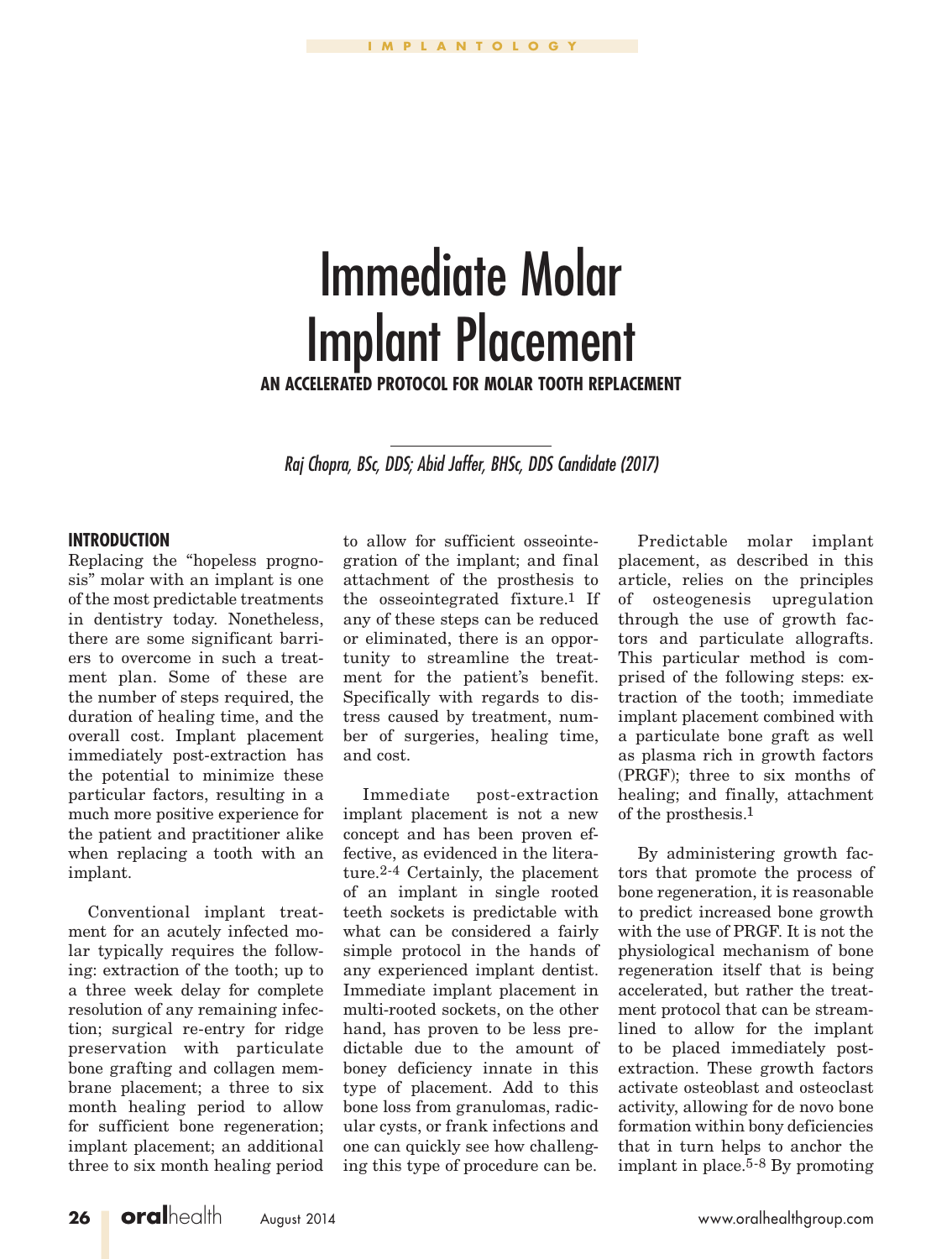bone growth concurrently with implant placement, it would hypothetically no longer be necessary to have healing time between the bone graft and placement of the implant as prescribed by the conventional treatment protocol. The conventional approach results in treatment time of up to or beyond one year,1 whereas the proposed immediate implant placement with particulate bone graft and PRGF can be completed in as little as three months. The predictable bone growth promoted by the administration of endogenous growth factors allows for this accelerated treatment to be carried out with confidence.

As mentioned above, the process of bone regeneration needs to be activated for this accelerated approach to be successful. As blood plasma contains many of the growth factors and elements responsible for this,9 separating

bone-morphogenic protein (BMP), transforming growth factor beta (TGF-ß), insulin-like growth factor (IGF), platelet-derived growth factor (PDGF) and vascular endothelial growth factor (VEGF).5- 10 Each of these growth factors plays a role in the activation of mechanisms involved with increasing bone growth quantity and quality. Such mechanisms include promoting the differentiation of osteoblasts and osteoclasts as well as their activity,5-10 thereby increasing bone turnover and reducing the overall treatment time required to complete a case. The effects of these growth factors are explained below.

#### *Bone-Morphogenic Protein*

Bone-morphogenic protein (BMP) is a growth factor that plays a key role in the differentiation of mesenchymal stem cells into osteoblasts.6,11 Mesenchymal stem cells have the ability to differen-

Although a viable option, the use of RH-BMP is an extreme technique and practitioner-sensitive treatment protocol

blood into its different components is integral to this process. First the blood must be drawn from the patient with a standard phlebotomy technique. Once spun in a centrifuge, the blood separates into three distinct parts from top to bottom: plasma, a buffy coat containing leukocytes, and erythrocytes.5,9 The plasma is then further separated into three fractions from top to bottom: fraction 1 (F1), or the fibrinrich layer; fraction 2 (F2), or the fibrin-poor layer; and fraction 3 (F3), or the growth factor rich layer.9,10

Key growth factors include

tiate into a variety of cell types, including osteogenic, myogenic, adipogenic and chondrogenic cell lineages.12 Based on the presence of specific transcription factors and morphogenetic signals, mesenchymal stem cells will proceed to differentiate into one of the above mentioned cell types.12 BMP's promote differentiation from mesenchymal stem cells into the osteoblastic lineage.6,7,11,12 These growth factors are a part of the transforming growth factorbeta (TGF-ß) superfamily of proteins, with both sharing osteoinductive properties.6,13 BMP's rely on the SMAD signaling pathway to encourage the differentiation

of mesenchymal stem cells.7,14 Through phosphorylation, BMP's activate SMAD proteins, which then regulate the expression of transcription factors and coactivators responsible for osteoblast differentiation.6,7,13,14 One such transcription factor is corebinding factor subunit alpha-1 (Cbfa-1),11,15 otherwise known as runt-related transcription factor 2 (RUNX2); this transcription factor has been found to be crucial in the downstream activation of osteoblast differentiation.16,17 Cbfa-1/RUNX2 induces mesenchymal stem cells to differentiate into osteoprogenitor cells and further to immature osteoblasts, while also inhibiting differentiation into adipogenic or chondrogenic lineages;16 Cbfa-1/RUNX2 alone cannot yield fully functional and mature osteoblasts. Other growth factors are believed to then induce the maturation of these osteoblasts.18

Recombinant human-BMP (RH-BMP) has been found to help promote desirable bone regeneration in implant surgery postplacement, and has been used adjunctively with PRGF.12 RH-BMP targets the osteogenic process at a higher level than PRGF; as mentioned above, it helps undifferentiated mesenchymal stem cells to differentiate into osteoprogenitor cells and then further into osteoblasts.12,13 In contrast, PRGF targets this process further downstream, by activating osteoblastic and osteoclastic activity.5 In theory, RH-BMP is a more desirable activator, but the difficulty of its use clinically remains a hindrance. Although a viable option, the use of RH-BMP is an extreme technique and practitioner-sensitive treatment protocol. RH-BMP is administered via an absorbable collagen sponge that gradually releases the growth factor into the surgical site.19 The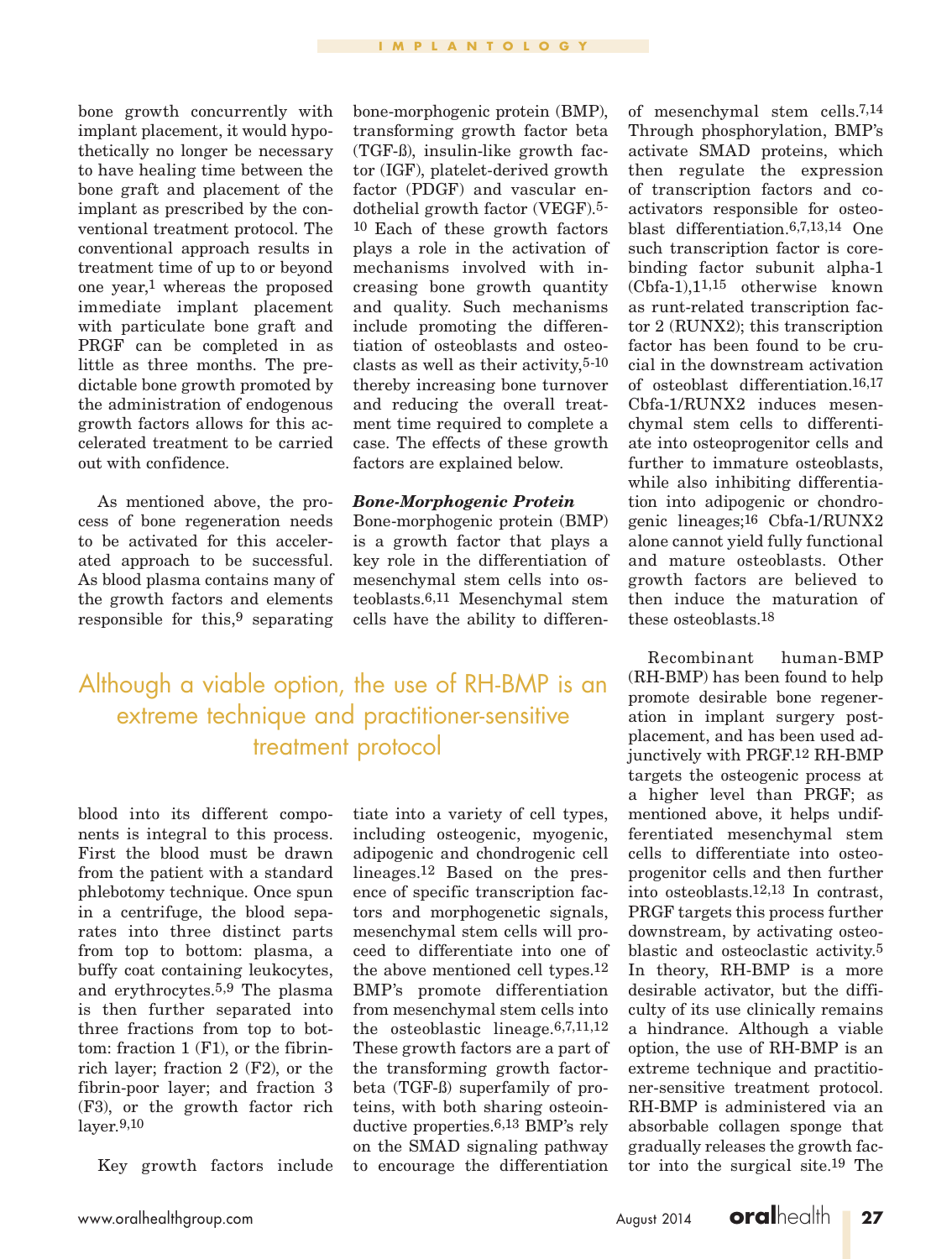key complication of this method is the requirement of a space maintenance mechanism, which is necessary to uphold the integrity of the sponge and to prevent the outflow of the RH-BMP stored within it. The RH-BMP soaked sponge is thus secured via a titanium mesh that must be molded and fastened over the surgical site by the clinician.19 The surrounding tissue is then stretched over the titanium mesh and sutured overtop.19 This proves to provide difficulty in healing, as routine patient activity results in stress on the surgical site, causing dehiscence and harmful disruption of the area. This, along with the complexity of the conby osteoblasts prior to the maturation of osseous tissue.20,21 Once mineralized, osteoid becomes new bone tissue. Therefore, IGFs key a key role in the regulation of the ossification process and in turn, the osseointegration of an implant. By promoting osteogenic properties in cases with significant bone loss, it is possible for an immediate implant placement treatment to be successfully performed.

#### *Vascular Endothelial Growth Factor*

Vascular Endothelial Growth Factor (VEGF) plays a large role in the survival of osteoblasts during ossification. VEGF is responsible for initiating angiogenesis

By homeostatically regulating osteoblast and osteoclast activity, RANKL, IL-1 and IL-6 promote osseous tissue turnover and necessary bone regeneration

struction of the titanium mesh mechanism onto the surgical site, causes PRGF to be preferred to RH-BMP in practice. In comparison, the xenograft membrane that comprises the buccal-most component of the bone graft in the proposed treatment provides innate space maintenance,<sup>1</sup> eliminating the need for further surgical intervention as is required by the RH-BMP soaked sponge to uphold its integrity.

#### *Insulin-like Growth Factor*

Insulin-like Growth Factor (IGF), like BMP, has also been found to promote the late-stage differentiation of osteoblasts from osteoprogenitor cells.6,20 IGF has also been found to stimulate type I collagen synthesis and inhibit collagen degradation;20,21 type I collagen is the primary component of osteoid, the unmineralized, organic compound released via endothelial cell proliferation and recruitment.22,23 In this process, endothelial cells are stimulated to proliferate and develop capillaries in newly formed osteoblasts by infiltrating the extracellular matrix.22 These capillaries provide blood supply to the osteoblasts, and thus oxygen and nutrients for bone cells. VEGF is therefore crucial to the survival and ossification activity of osteoblasts. VEGF is a subfamily of growth factors belonging to a larger subset called platelet-derived growth factors (PDGF).8 PDGF also plays a large role in angiogenesis and blood vessel formation, while also being responsible for the proliferation and migration of other cells involved in wound healing.8,23 One such cell type is osteoblasts,8 and thus PDGF also promotes ossification and plays a role in initiating substantial bone tissue formation immediately post-implant placement in the proposed treatment protocol.

#### *Cytokines*

Ossification and osseous tissue turnover is a homeostatic mechanism; osteoblasts help to build new osseous tissue while osteoclasts resorb it, allowing for new tissue to be built up again.24 This process is regulated by parathyroid hormone (PTH) in response to low serum calcium levels.24 Osteoblasts and osteoclasts also secrete homeostatic elements that aid in the maintenance of a consistent blood calcium concentration. When bone metabolism is initiated to begin turnover, the cytokine known as receptor activator of nuclear factor kappa-B ligand (RANKL) is secreted by osteoblasts;25,26 RANKL is an osteoclast differentiation factor, and thus encourages osteoclastogensis and helps initiate osteoclast activity.25,26 Via a similar mechanism, interleukin-6 (IL-6) is another cytokine secreted by osteoblasts to promote osteoclast differentiation and activity.27,28 Interleukin-1 (IL-1) also has similar osteoclast differentiation and activation effects.29,30 By homeostatically regulating osteoblast and osteoclast activity, RANKL, IL-1 and IL-6 promote osseous tissue turnover and necessary bone regeneration.

#### *Fibrin*

Fibrin is important in relation to immediate molar implant placement surgery as it plays a key role processes such as wound healing and maintenance of the healing area.<sup>31</sup> In this treatment, a fibrin membrane is created by activating the F1 plasma layer with calcium chloride.1 This membrane acts as a matrix for progenitor cells and upholds a regenerative boundary to ensure tissue turnover does not undesirably spread to areas beyond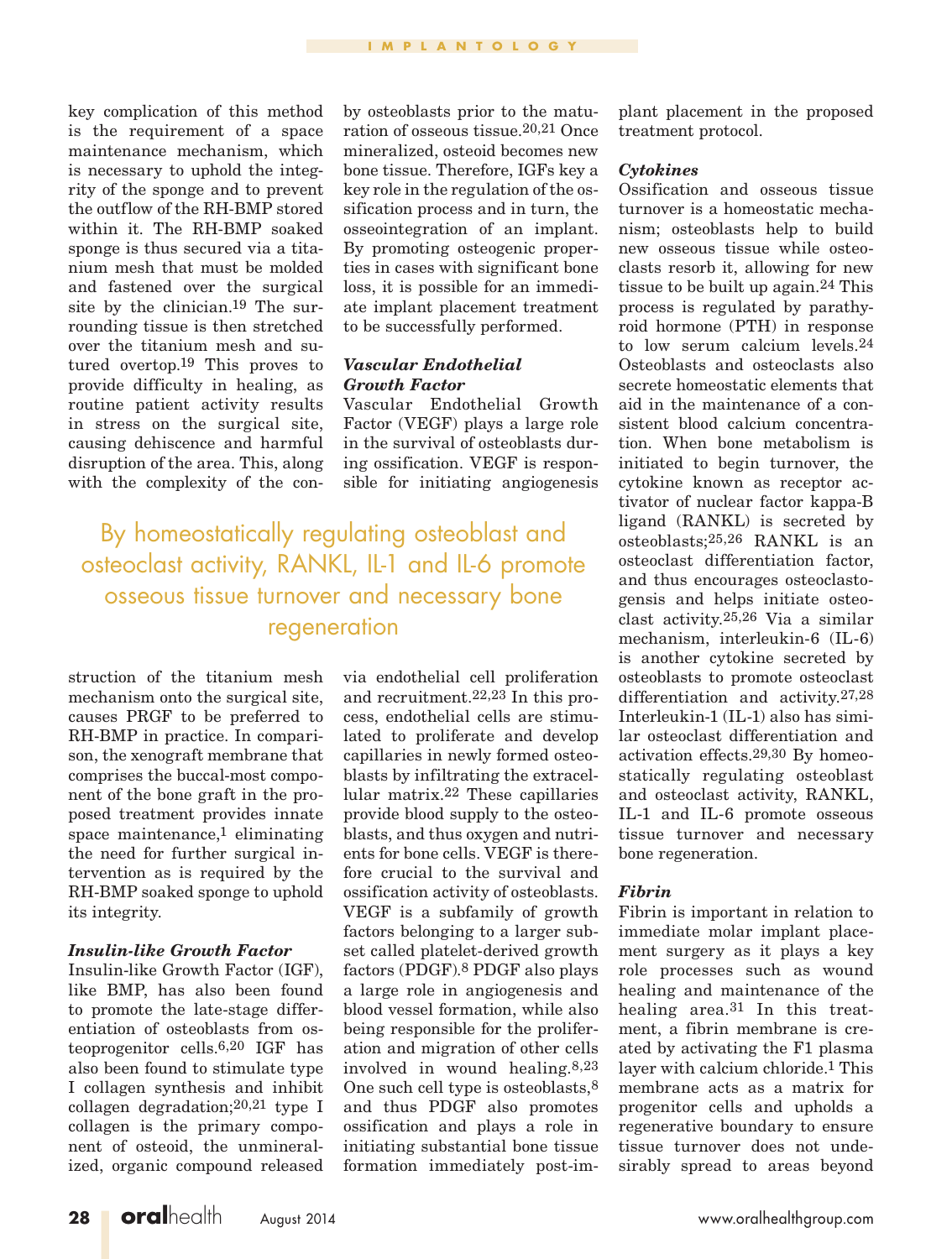the surgical site.1,31 Secondly, the fibrin scaffold also contains activated platelets that further promote the release of growth factors involved in increasing bone regeneration.32 Due to its osteoconductive and wound-healing properties,9 fibrin has been used to seal surgical sites in a variety of medical fields, including oral surgery. It promotes the epithelialization of the affected area and thus encourages successful healing of surgical sites.

As can be seen, all the above elements play a crucial role in promoting bone regeneration, and subsequently implant osseointegration. By activating osteogenic mechanisms, it is possible to stimulate bone regeneration around the placed implant and effectively reduce the number of surgical procedures required to successfully complete an implant case. In turn, the overall impact on the patient is favourable, as both cost and treatment time are reduced.

#### *Bone Grafts*

There are three types of bone grafts that are used in dentoalveolar surgery to stimulate de novo bone turnover.33 The first is an autograft, which is a graft of bone taken from the patient to whom the graft will be given.34

This type of graft often originates from non-essential areas, and in conventional implant surgery is often taken from the chin, hip or sternum.35 This can be a painful and invasive method of obtaining an autograft; in the proposed immediate placement protocol, the autograft is often taken from the interseptal bone remaining in the empty socket post-extraction. This prevents the need for a second surgical site, and can thus be seen as favourable for the patient. Autografts are found to be osteoconductive, osteoinductive and osteogenic, meaning they can contribute to de novo bone growth via osteoblast activity.34 The second type of bone graft is an allograft, which although still originates from human bone, is collected from an individual other than the patient to whom the graft will be given.33 The type of allograft used in the proposed protocol is freezedried bone allograft (FDBA).1 Allografts are osteoconductive and lack osteogenic properties, and their osteoinductive ability is currently under debate.36 Finally, the third type of bone graft is a xenograft. Xenografts are harvested from non-human species; in this case, the most common type of xenograft is bovine.37,38 Xenografts are osteoconductive, and simply provide a scaffold for bone growth.38

## **CASE REPORT**

#### *History and Initial Presentation:*

A 58-year-old healthy female presented to the office with dislodged #16 post, core and crown. Upon radiographic evaluation, it was noted that #16 had been previously root canal treated with mesial root apical surgery. After examination, it was determined that #16 was non-restorable for long-term predictability.

#### *Diagnosis and Treatment Plan:*

Tooth #16 was found to be beyond salvaging, and a decision was made based on the evidence provided to extract the tooth. As was outlined earlier, the conventional implant treatment was possible, but immediate molar implant placement was preferred due to its vast benefits. Taking into consideration the aggregate impact on the patient was a strong factor in proceeding with this preferred treatment. In this case, the following treatment plan was recommended:1

- Extraction of tooth #16; followed by
- Immediate implant placement; with
- A particulate bone graft as well as PRGF



**FIGURE 1**—Initial presentation of patient with dislodged #16 post, core and crown.



**Figure 2**—Radiograph of tooth #16 at initial presentation.



**Figure 3**—Standard phlebotomy kit used for blood draw.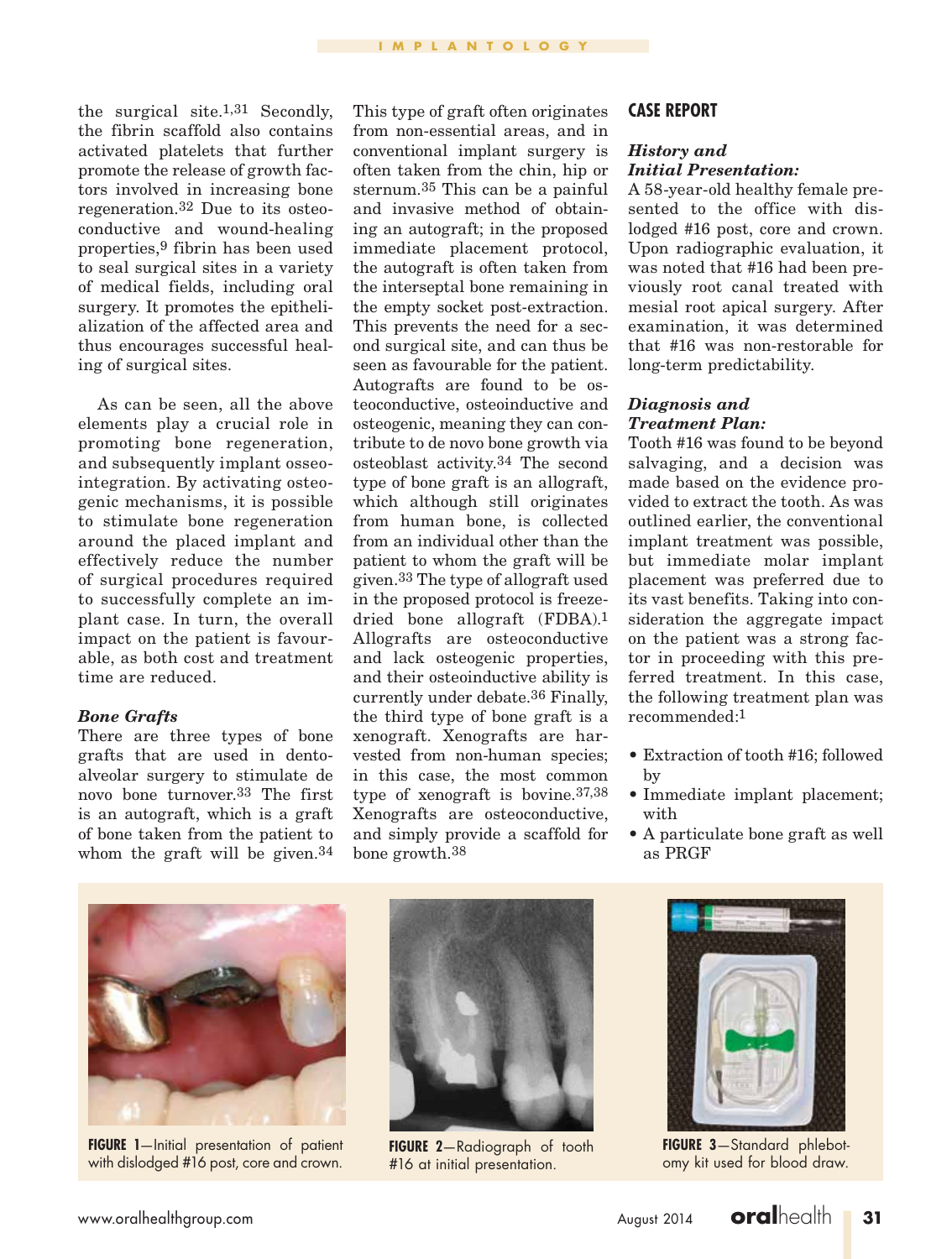This treatment plan would significantly reduce treatment time, the number of surgical procedures required, the distress caused to the patient's oral cavity and the overall cost to the patient. It should be noted that the case was completed within three months, compared

to cases where the conventional treatment plan could be used that would require treatment time of up to or beyond one year.

# *Surgical and Restorative Procedure:*

Immediate molar implant placement was determined to be the best clinical approach to resolve this case. In order to obtain the PRGF that would be used to upregulate osteoinductive processes, a phlebotomy kit was used for a blood draw. Once the autologous blood was drawn from the patient, it was placed in a centrifuge to be spun. The resul-



**Figure 4**—Centrifuge used to spin and separate blood into fractions.



**Figure 5**—Sectioning of roots of tooth #16.



**FIGURE 6**—Interseptal bone reveal in empty socket post-extraction.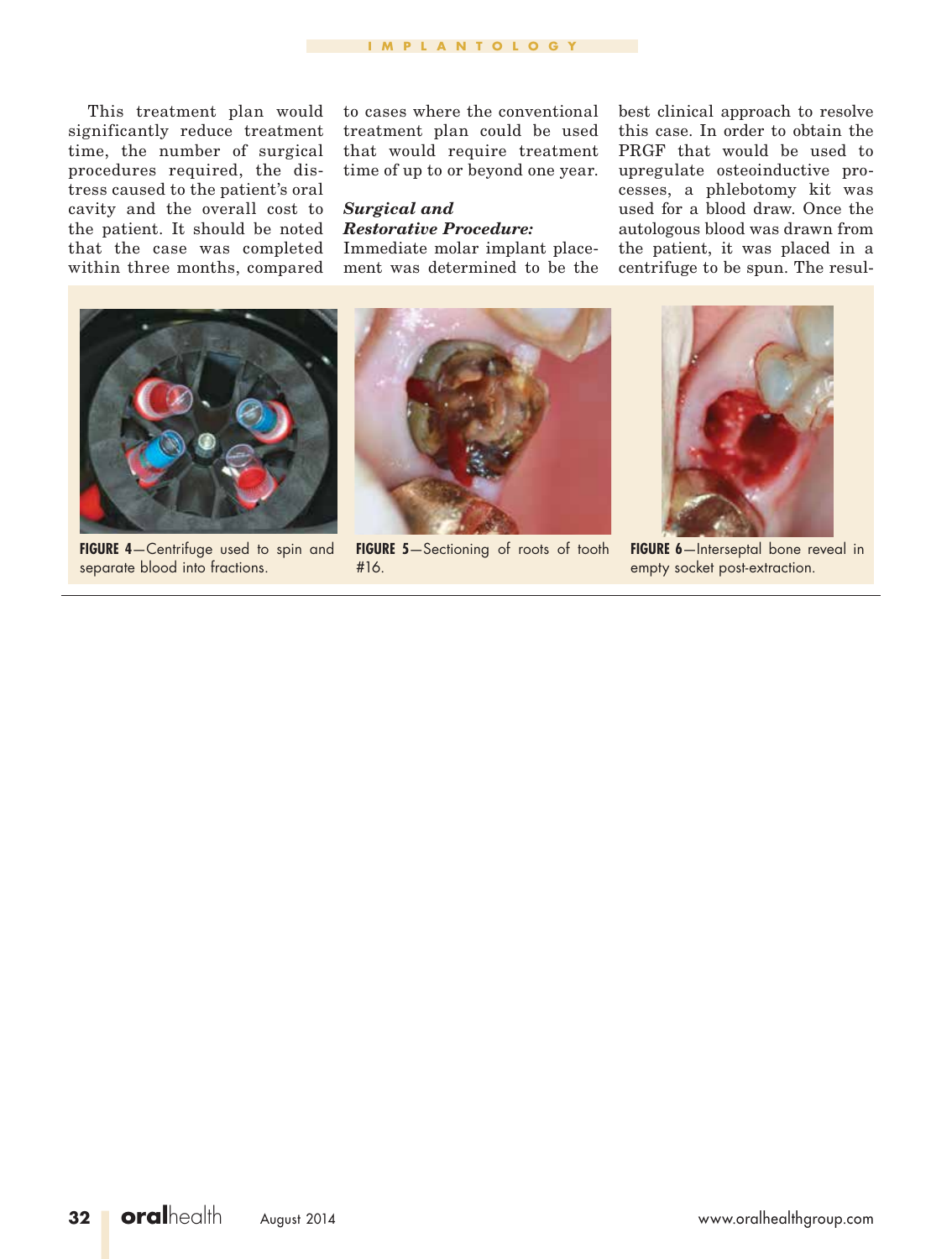tant sample tube revealed three separated strata of blood, of which the uppermost was blood plasma. The autologous plasma was further separated into three fractions: F1 (fibrin-rich), F2 (fibrin-poor), F3 (growth-factor rich). The three resultant fractions of plasma were each delicately pipetted out of the sample tube and into individual, sterilized glass containers, as to separate and prepare the fractions for use. Special care was taken not to include the leukocyte-containing buffy coat when extracting F3 located right above.

The procedure began with sectioning the roots of tooth #16; this technique allowed for the least amount of disruption of the alveolar bone that houses the roots. Once tooth #16 was intricately removed, an empty socket remained revealing significant bone loss and large bony deficiencies on both buccal and palatal sides. An osteotomy was created in the exposed interseptal bone, and was consequently enlarged to prepare for implant placement. Once interseptal bone expansion was completed, the sinus floor was apically condensed with an osteotome to prevent sinus inva-



**FIGURE 7-**Osteotomy being created in interseptal bone.



**Figure 8**—Successive enlargement of osteotomy.



**FIGURE 9**-Apically sinus floor being condensed with osteotome.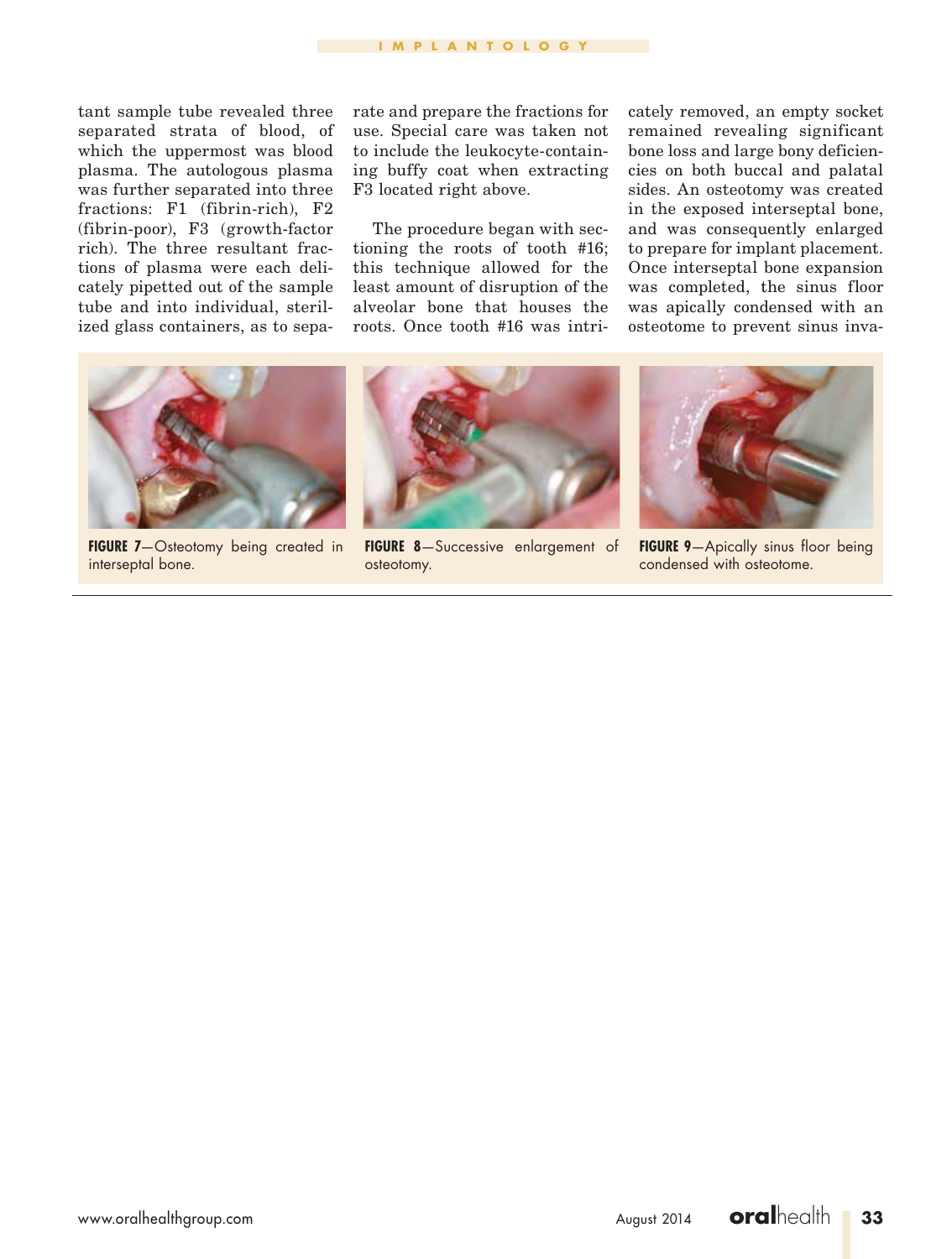sion by the implant. The surgical site was then deemed primed for implant placement.

A BioHorizons Tapered Internal LaserLok 5.8 by 10.5mm implant (TLR5810) was prepared for placement through bioactivation of its surface with the previously obtained F3 growth factor rich layer. The implant was placed and a final torque value was tested to be greater than 40 Ncm. Mineross (BioHorizons) cortico-cancellous freeze-dried bone allograft (FDBA) was also placed in the F3 growth factor rich layer and employed to fill the bony deficiencies around the placed implant. Bio-oss (Geistlich) was subsequently added to the F2 plasma layer and activated with calcium chloride to form a mineralized xenograft in a biologically active carrier. This resultant xenograft was placed and comprised the buccal-most layer of the bone graft; this stimulated bone regeneration while preventing soft tissue invasion.1

Next, the F1 fibrin-rich layer was activated with calcium chloride to form an F1 plasma membrane. The healing abutment was then secured to the implant with the F1 plasma membrane placed over top, completing the "socket seal." As was previously mentioned, the F1 fibrin-rich layer encourages wound healing and recruitment of necessary clotting factors. F1 plasma components also encourage epithelial creep over top of the membrane, resulting in robust soft tissue growth

and excellent implant emergence profile without soft tissue invasion of the composite graft. The tissue was then approximated and sutured with a 4.0 chrome gut suture. F3 growth factors were then injected into the surgical site to promote substantial osseointegration. Standard antibiotic and analgesic regimens were then prescribed for the patient.

# *Post-Operative Assessment and Result:*

Radiograph was taken immediately post-surgery and showed successful placement of the implant. Patient was reexamined 10 days post-operatively; sutures were removed and the surgical site showed desirable soft tissue healing and preliminary epithelial creep over the socket was



**FIGURE 10**—Bioactivation of implant surface with F3 growth factor rich layer.



**FIGURE 11**—Final torque value of implant FIGURE 12—Final placement showing tested to be greater than 40Ncm.



parallelism and depth of implant.



**Figure 13**—BioHorizons Tapered Internal LaserLok Implant 5.8mm x 10.5mm with large bony deficiencies on buccal and palatal sides.



deficiencies.



**FIGURE 14**—FDBA placed to fill bony **FIGURE 15**—Activated F2 plasma portion with mineralized xenograft embedded.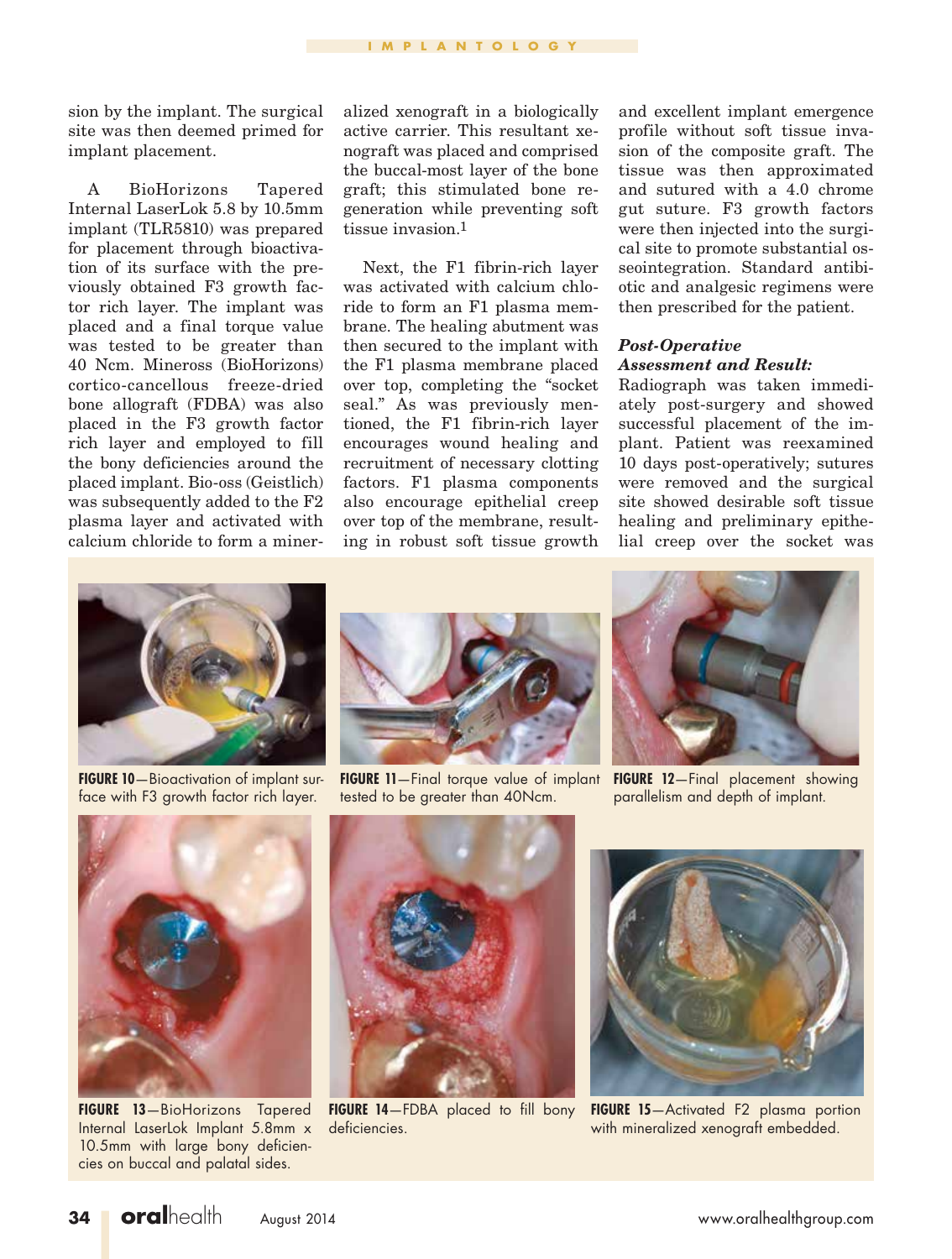recorded as well. Three months post-operatively, excellent soft tissue collar formation was noted following removal of the healing abutment. Complete soft tissue maturation was recorded, and the implant was torque tested to be greater than 40 Ncm, indicating strong osseointegration. It should be noted that after only three months, significant bone integration and soft tissue maturation was present, and the case was able to proceed. At this point, an impression was taken using polyvinyl siloxane (PVS) material and was sent to the laboratory for processing. One week post-impression, the final implant crown was inserted and desirable results

were achieved. Furthermore, at one-year follow up appointment, results had been maintained and implant was optimally and successfully osseointegrated.

## **DISCUSSION**

As outlined above, this case was positively influenced by the use of PRGF. The growth factors harvested from the autologous blood of the patient activate mechanisms that allow for immediate molar implant placement to be a viable treatment option in cases with extensive bone loss. Based on thoroughly examined effects of specific growth factors and their upregulation of already present processes, it is now possible to

place implants immediately postextraction in such cases. The key desirable result in administering the growth factors is increased bone tissue formation; as the prescribed protocol is based on the activation of osteoblastic and osteoclastic activity, the result is osteogenesis and de novo bone formation. This allows for the treatment plan to be streamlined, as osteogenesis is stimulated immediately post-placement. As was mentioned above, this eliminates the necessity of a healing period between the transplantation of the bone graft and placement of the implant. Naturally, this would be in the best interest of the patient as cost and treatment



**Figure 16**—F2-xenograft layer placed most buccally.



**Figure 17**—Activated F1 fibrin membrane "skewered" on the end of the healing abutment.



**Figure 18**—Healing abutment secured to implant with F1 membrane in place, completing "socket seal".



**Figure 19**—Soft tissue approximated and sutured with 4.0 chrome gut suture.



**Figure 20**—F3 growth factors to be injected into surgical site.



**Figure 21**—Radiograph taken immediately post-surgery.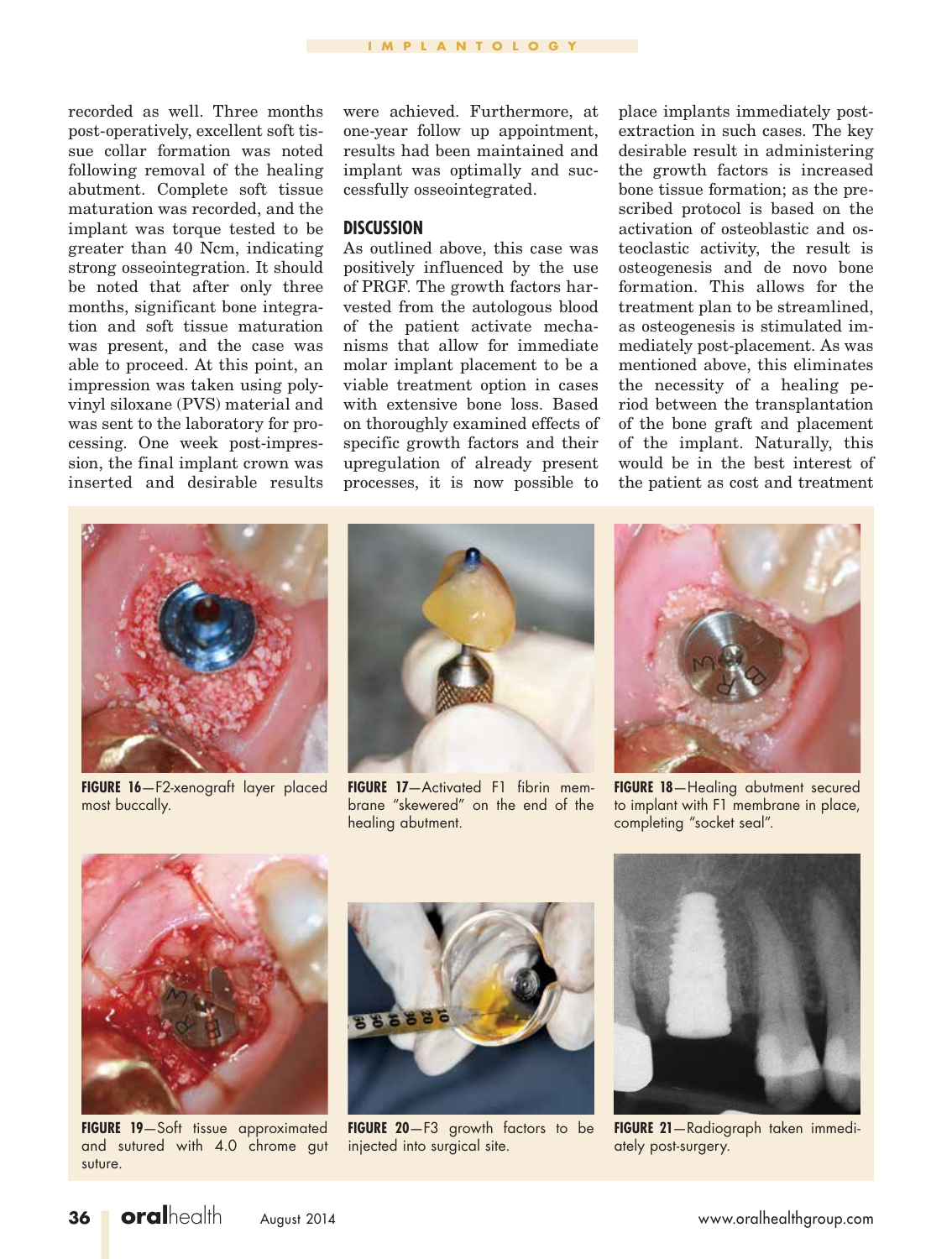

**FIGURE 22**-Healing of surgical site 10 days post-operatively.



**Figure 23**—Healing of surgical site three months post-operatively. Note excellent soft-tissue collar formation.



**FIGURE 24** - Final crown placement.

time can both be reduced without increasing morbidity or risk. This treatment protocol can be carried out with confidence, as the processes being promoted are already initiated during the healing period post-intervention. Based on this, the proposed treatment is much more predictable in practice compared to the RH-BMP method mentioned earlier that is based on driving undifferentiated mesenchymal stem cells into specific cell lineages. Although

improvement on the conventional treatment as it brings several tangible benefits without carrying any drawbacks in comparison. By exposing the surgical site to increased amounts of IGF, VEGF, cytokines and fibrin in conjunction with the osteoinductive nature of the particulate allograft, it is possible to jumpstart the osseous tissue turnover that is necessary to yield success in cases such as these. IGF stimulates the formation of the building blocks of

Placement of an implant immediately post-extraction is not a novel procedure, but being able to do so with large-scale bone recession is very promising

RH-BMP promotes bone formation at a higher level than PRGF, PRGF yields superior and more consistent clinical results.

The case outlined in this article is an example of just one of the many cases that have been resolved using this treatment plan. Placement of an implant immediately post-extraction is not a novel procedure, but being able to do so with large-scale bone recession is very promising. This procedure can be viewed as a discernable

osseous tissue in the form of collagen,20,21 while VEGF cause endothelial cell proliferation resulting the formation of capillaries in osteoblasts.22,23 These two processes are integral to bone tissue survival and regeneration, and are both activated when PRGF is administered. Prior to final placement, the implant is also coated with PRGF to bioactivate its surface;9 it is surmised that this has a positive effect on the osseointegration of the implant. Although the exclusive impact of this par-

ticular step cannot be isolated, final torque values taken three and six months post-placement demonstrate clear and robust osseointegration of the implant.

This accelerated treatment plan should be fairly straightforward for experienced implant specialists to master and implement. Although some aspects of the methodology may be unfamiliar, it is a logical and systematic treatment protocol to follow. Benefits are wide-ranging and impact both the clinician and patient. Results have shown this to be the most superior tooth replacement treatment protocol, compared to conventional implant placement techniques and other growth factor based treatments. One such novel technique has been branded the "platinum standard" of care; the crux of this treatment protocol is harvesting and grafting autogenous bone marrow aspirate as an alternative to a conventional autograft sites.39 Autogenous bone marrow aspirate provides an abundance of adult stem cells and growth factors involved in osteogenesis.39 It can be harvested with minimal morbidity from one of three areas: anterior iliac crest, posterior ilium and the sternum.39 Although excit-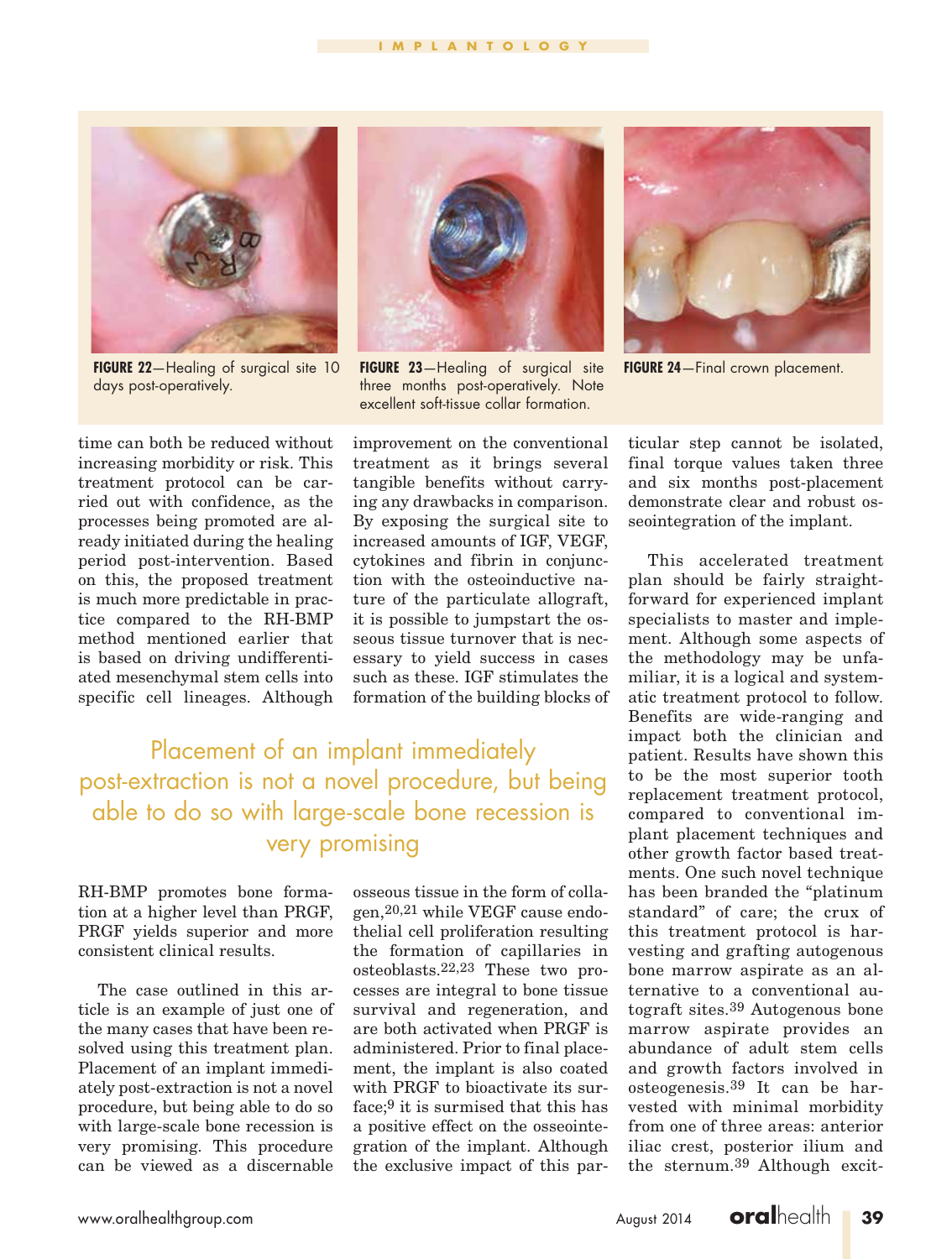ing, this treatment protocol has not been sufficiently examined but does appear to be exciting. Further examination would be necessary to determine the true efficacy of this procedure as well as its clinical consequence in comparison to the use of PRGF.

#### **CONCLUSION**

Overall, this case was a success from both a clinician and patient standpoint. From a clinician's perspective, the use of PRGF upregulated osteogenesis and promoted robust bone regeneration in a socket with extensive bony deficiencies. This allowed for the implant to immediately placed with the predictable knowledge that there would be sufficient osseous tissue turnover to further anchor implant. At three, six and 12 month post-operative appointments, implant was examined and torque tested to reveal desirable healing and osseointegration. With regards to the patient, the healing time for this case was substantially reduced to three months, with both cost and the number of procedures required to complete the case being reduced. The final result was an aesthetically pleasing and well-integrated implant with a completely healed surgical site with no complications. The use of PRGF along with the particulate allograft yielded clear benefits compared to the conventional treatment.

Aiming to minimize the impact such a procedure would have on a patient is the true crux of this proposed treatment protocol. Having a patient-centered approach is important in clinical dentistry, and being able to recognize the opportunity to provide the absolute highest standard of care to patients is crucial to being a successful clinician. As was discussed in this article, there are other treatment options available to replace a tooth with a hopeless prognosis. The use of RH-BMP to stimulate osteoblast differentiation from mesenchymal stem cells is highly technique sensitive and therefore may yield inconsistent results in a clinical setting. Secondly, introduction of autogenous bone marrow aspirate into the surgical site provides an exciting avenue to research but needs to be more extensively investigated as to determine its efficacy in practice. Overall, the use of PRGF with a particulate allograft yields the most consistent and desirable results while requiring a more reasonable level of expertise. The key mark that this treatment protocol can be carried out with confidence lies in its activation of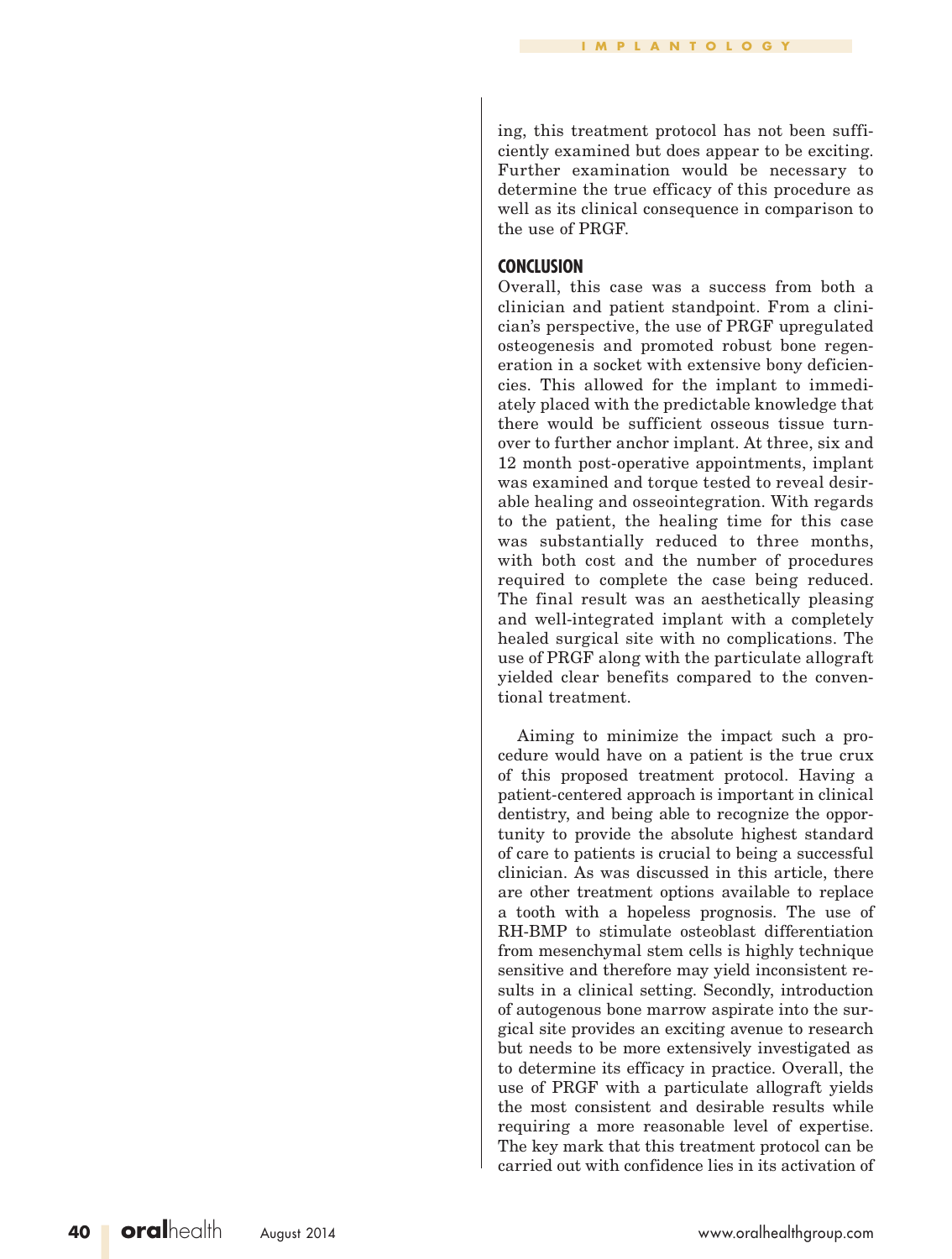#### **IMPLANTOLOGY**

already occurring processes, due to the osteoconductive, osteoinductive and osteogenic properties of the different bone grafts used throughout the procedure. The future is bright in this field of research, and is well on the path to absolute regeneration of teeth. Until complete tooth regeneration comes to fruition, this treatment protocol provides the best opportunity for success when immediately placing an implant in cases with significant bone regression. **OH**

*Dr. Raj Chopra is a 2000 graduate of the Schulich School of Medicine & Dentistry at Western University. He is a Fellow of the International Congress of Oral Implantologists and currently maintains a private practice in Mississauga, Ontario. Dr. Chopra may be reached at (905) 270- 0007 or at rchopra1@gmail.com.*

*Abid Jaffer is a 2012 graduate of the Bachelor of Health Sciences program at McMaster University. He is currently a student at the Schulich School of Medicine & Dentistry at Western University in London, Ontario and is part of the DDS Class of 2017. Mr. Jaffer can be reached at ajaffer2017@ dents.uwo.ca.*

#### *Oral Health welcomes this original article.*

#### **REFERENCES**

- 1. Chopra, R. Immediate molar implant placement: managing patient expectations. Ontario Dentist Journal. 2013,April:32-37.
- 2. Lazzara, R. Immediate implant placement into extraction sites: surgical and restorative advantages. International Journal of Periodontics and Restorative Dentistry. 1989;9(5):332-43.
- 3. Gelb, D. Immediate implant surgery: three-year retrospective evaluation of 50 consecutive cases. International Journal of Oral and Maxillofacial Implants. 1993;8(4):388-99.
- 4. Rosenquist, B., Grenthe, B. Immediate placement of implants into extraction sockets: implant survival. International Journal of Oral and Maxillofacial Implants. 1996,Feb:205-209.
- 5. Anitua, E., Sanchez, M., Oriva, G., Andia, I. The potential impact of the preparation rich in growth factors (PRGF) in different medical fields. Biomaterials. 2007;28:4551-60.
- 6. Lieberman, J., Daluiski, A., Einhorn, T. Current concepts review: the role of growth factors in the repair of bone – biology and clinical applications. The Journal of Bone and Joint Surgery. 2002;84(6):1032-44.
- 7. Chen, G., Deng, C., Li, Y. TGF-ß and BMP signaling in osteoblast differentiation and bone formation. International Journal of Biological Sciences. 2012;8(2):272-88.
- 8. Ramazanoglu, M., Oshida, Y. Osseointegration and bioscience of implant surfaces – current concepts at bone-implant interface. Implant Dentistry. 2011:57-83.
- 9. Anitua, E. Enhancement of osseointegration by generating a dynamic implant surface. Journal of Oral Implantology.2006;32(2):72-76.
- 10. Anitua, E., Sanches, M., Merayo-Lloves, J., De La Fuent, M., Muruzabal, F., Orive, G. Plasma rich in growth factors (PRGF-Endoret) stimulates proliferation and migration of primary keratocytes and conjunctival fibroblasts and inhibits and reverts TGF- ß1–induced myodifferentiation. Investigative Ophthalmology and Visual Science. 2011;52(9):6066-73.
- 11. Yamaguchi, A., Komori, T., Suda, T. Regulation of osteoblast differentiation mediated by bone morphogenetic proteins, hedgehogs, and CBFA1. Endocrine Reviews. 2000;21(4):393-411.
- 12. Luther, G., Wagner, E., Zhu, G., et al. BMP-9 induced osteogenic differentiation of mesenchymal stem cells: molecular mechanism and therapeutic potential. Current Gene Therapy. 2011;11(3):1-12.
- 13. Bostrom, M., Saleh, K., Einhorn, T. Osteoinductive growth factors in preclinical